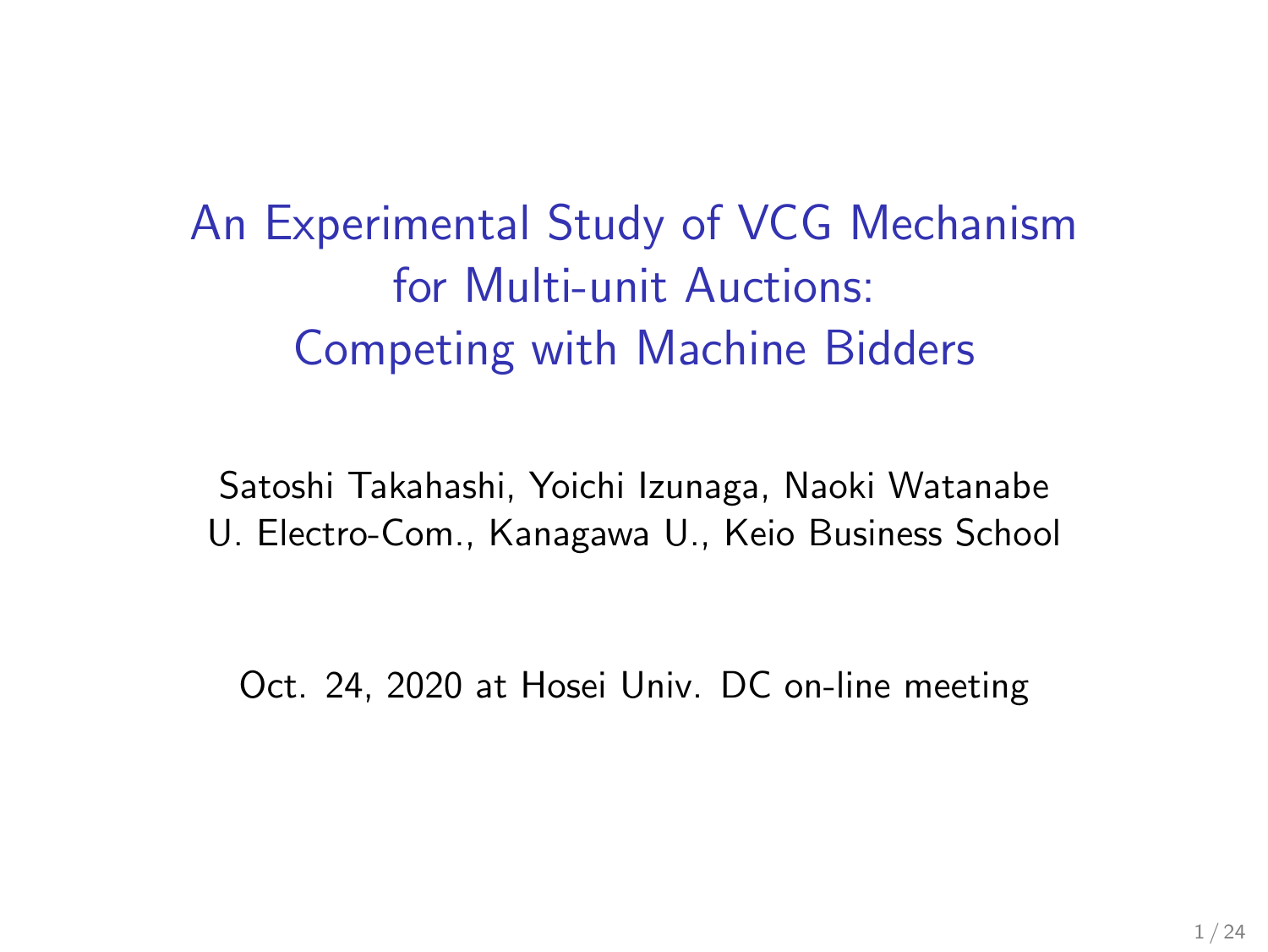# 1. Introduction: Motivation

Do we not need to induce bidders to report their true preferences in order to attain the allocative efficiency?

- ▶ Takahashi, Izunaga, Watanabe (2019, EIER) examined how VCG mechanism works in multi-unit auctions.
	- $\triangleright$  The efficiency rates were, again, more than 90% in any sessions. (ref. Takahashi, Izunaga, Watanabe, 2018, ORD)
	- $\blacktriangleright$  The rates of 95% approximately truth-telling bids were, however,  $31.8-43.1\%$  in those sessions.
- ▶ Many efficient allocations were not generated even by approximately truth-telling bids.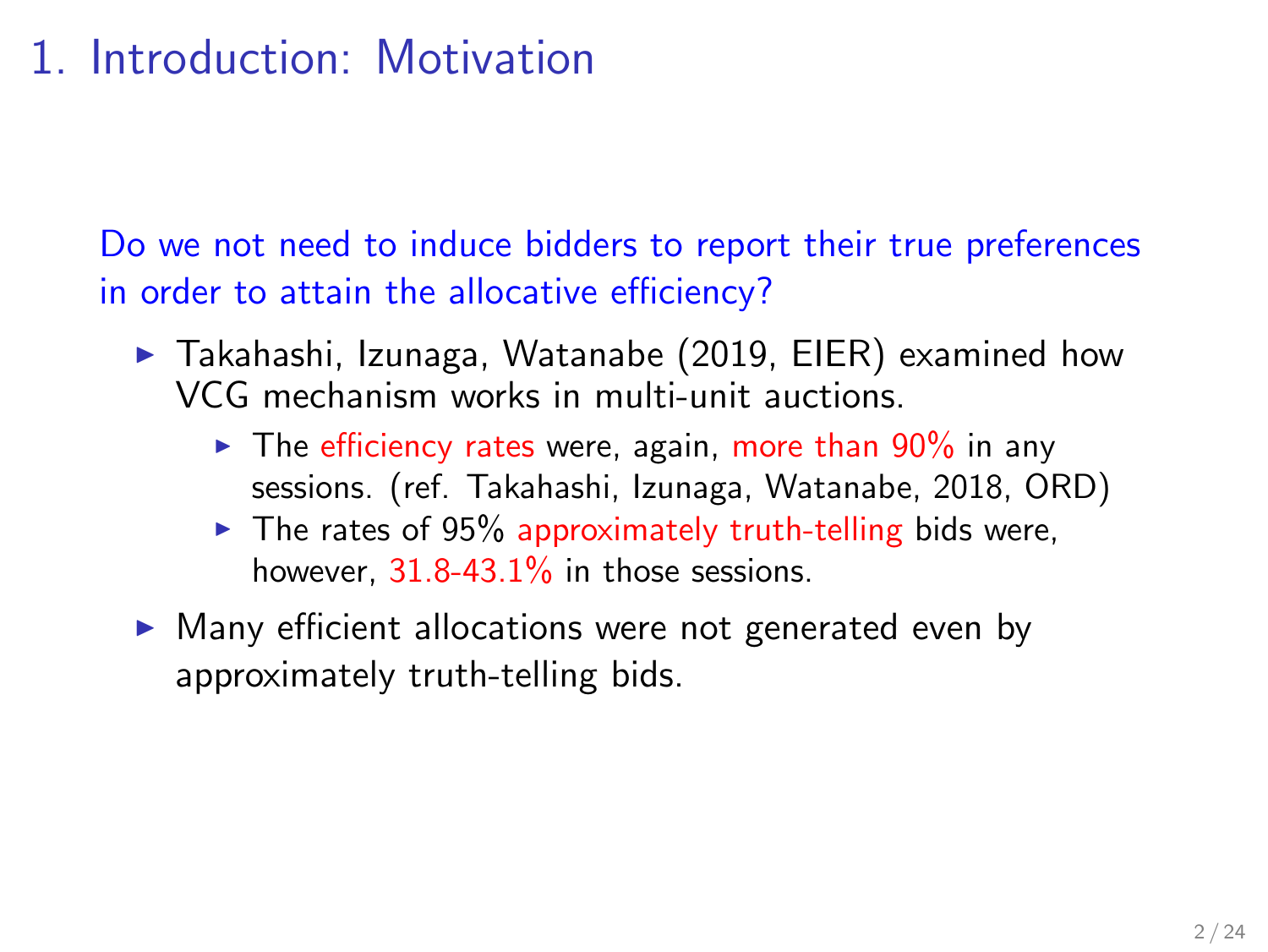When subjects compete with human bidders, it may be difficult for them to realize that truth-telling is their dominant strategy.

**Main Hypothesis**: When subjects compete with truth-telling machine bidders in multi-unit auctions, the VCG induces subjects to choose truth-telling bids more frequently, and efficient allocations are observed more frequently, as compared to the situation where they compete with human bidders.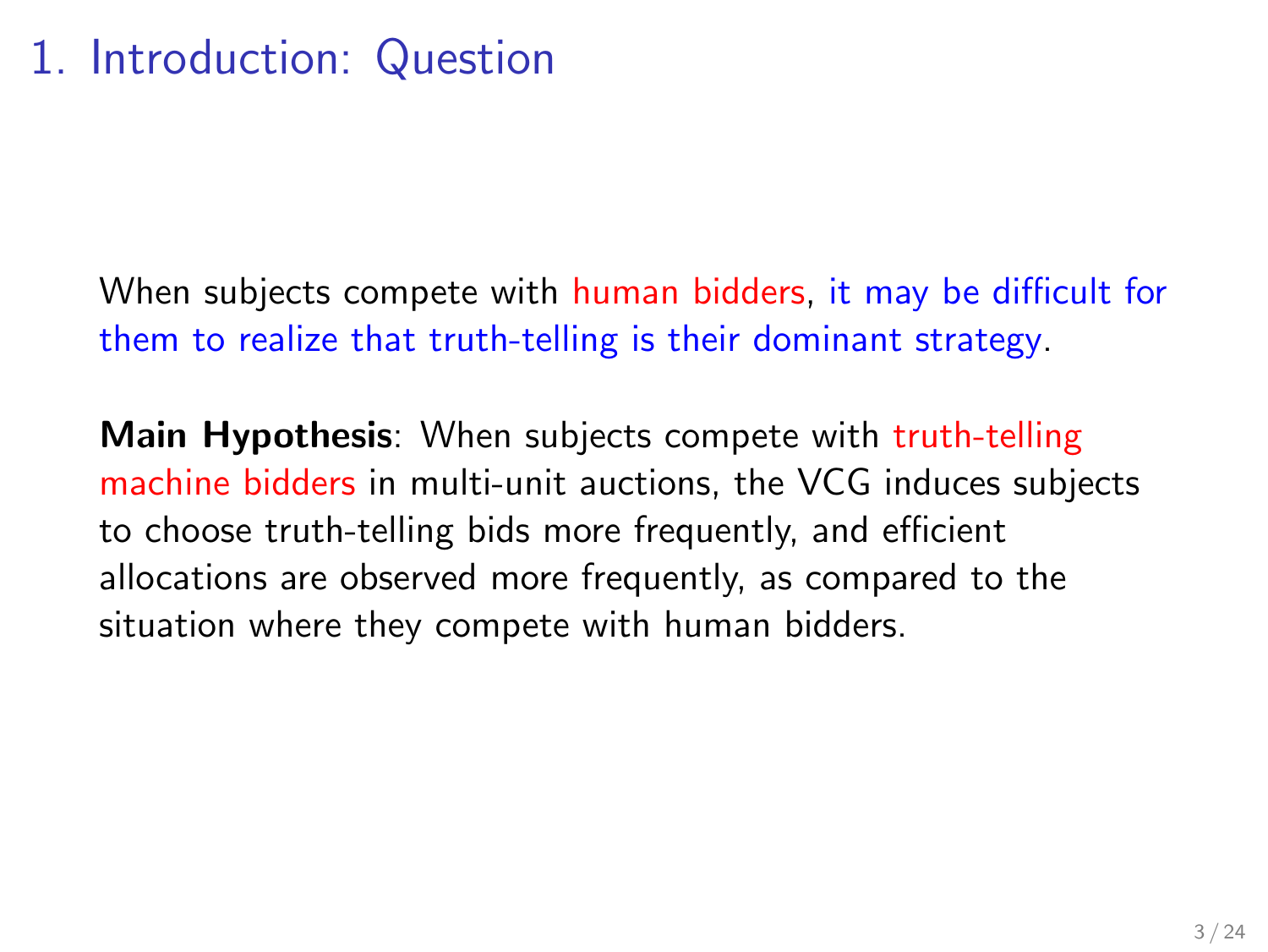**Main Result**: Main Hypothesis was confirmed in approximately truth-telling bids and approximately efficient allocations, when unit valuations are shown to subjects and their unit bids are submitted in multi-unit auctions.

An important factor is appearance of information.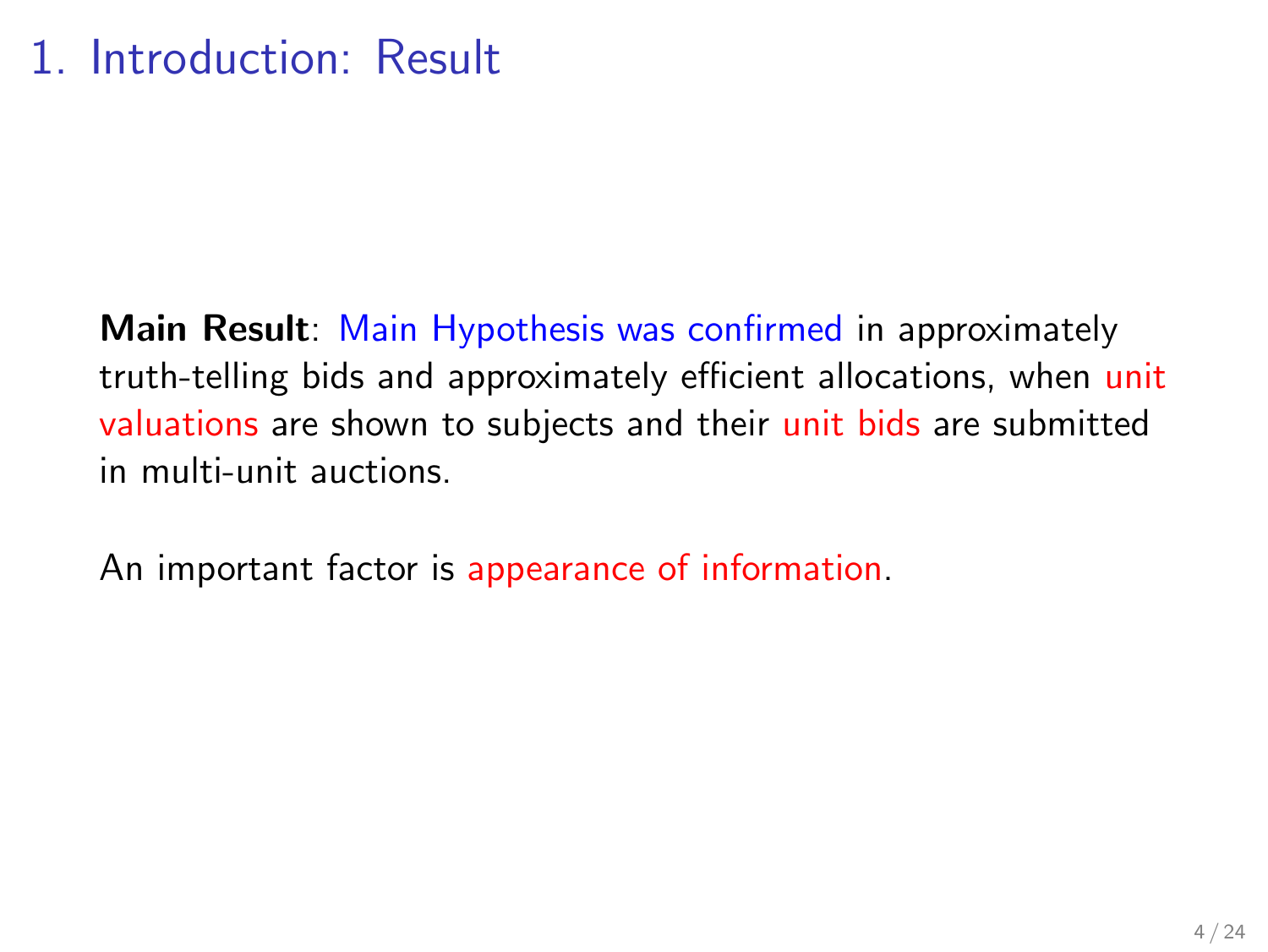1. Introduction: Appearances of Information

Table: Different appearance of information.

| Appearance 1    | $v_i^k$ shown; $b_i^k$ bid                            |    |     |     |                                 |     |
|-----------------|-------------------------------------------------------|----|-----|-----|---------------------------------|-----|
| $#$ of units    |                                                       |    |     | ঽ   |                                 | 5   |
| bidder <i>i</i> | valuation                                             |    |     |     | $80\times1$ 60×2 55×3 43×4 77×5 |     |
|                 | bid                                                   |    |     |     | $70\times1$ 55×2 50×3 43×4 72×5 |     |
| Appearance 2    | $v_i^k \cdot k$ shown; $b_i^k \cdot \overline{k}$ bid |    |     |     |                                 |     |
| $#$ of units    |                                                       |    |     |     |                                 | 5   |
| bidder <i>i</i> | valuation                                             | 80 | 120 | 165 | 172                             | 385 |
|                 | bid                                                   | 70 | 110 | 150 | 172                             | 360 |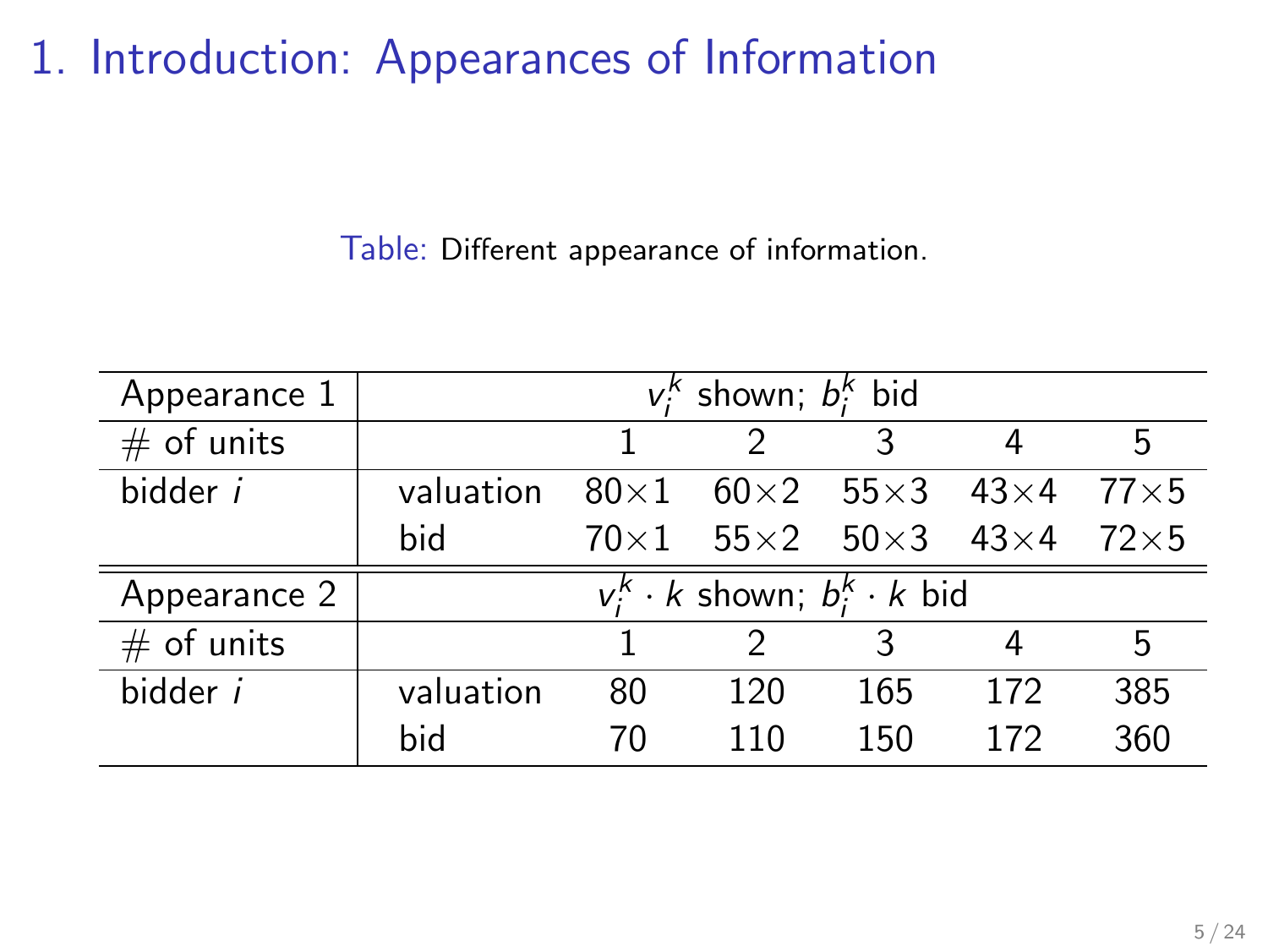# 1. Introduction: Background

- $\triangleright$  Garey, M. R., Johnson, D. S. (2000): In multi-unit auctions, each of the item allocation problems can be formulated as a multiple-choice knapsack problem, which is NP-hard.
	- ▶ Takahashi, S., Shigeno, M. (2011, JSIAM Letters) proposed a polynomial-time 2-approximation algorithm, which is called a GBA (greedy-based algorithm), after Kothari et al. (2005).
	- ▶ Takahashi, Izunaga, Watanabe (2018, ORD): How GBA works.
	- ▶ Takahashi, Izunaga, Watanabe (2019, EIER): How VCG works.
- $\blacktriangleright$  Rothkopf, M. H., Pekeč, A., and Harstad, R. M. (1998, Manag Sci): In "combinatorial" auctions, each of the item allocation problem can be formulated as a weighted-set packing problem, which is NP-hard.
- ▶ Munkres, (1957, J. SIAM): In multi-object auctions, each of the item allocation problems can be formulated as a maximum-weight matching problem on bipartite graph, which is not NP-hard.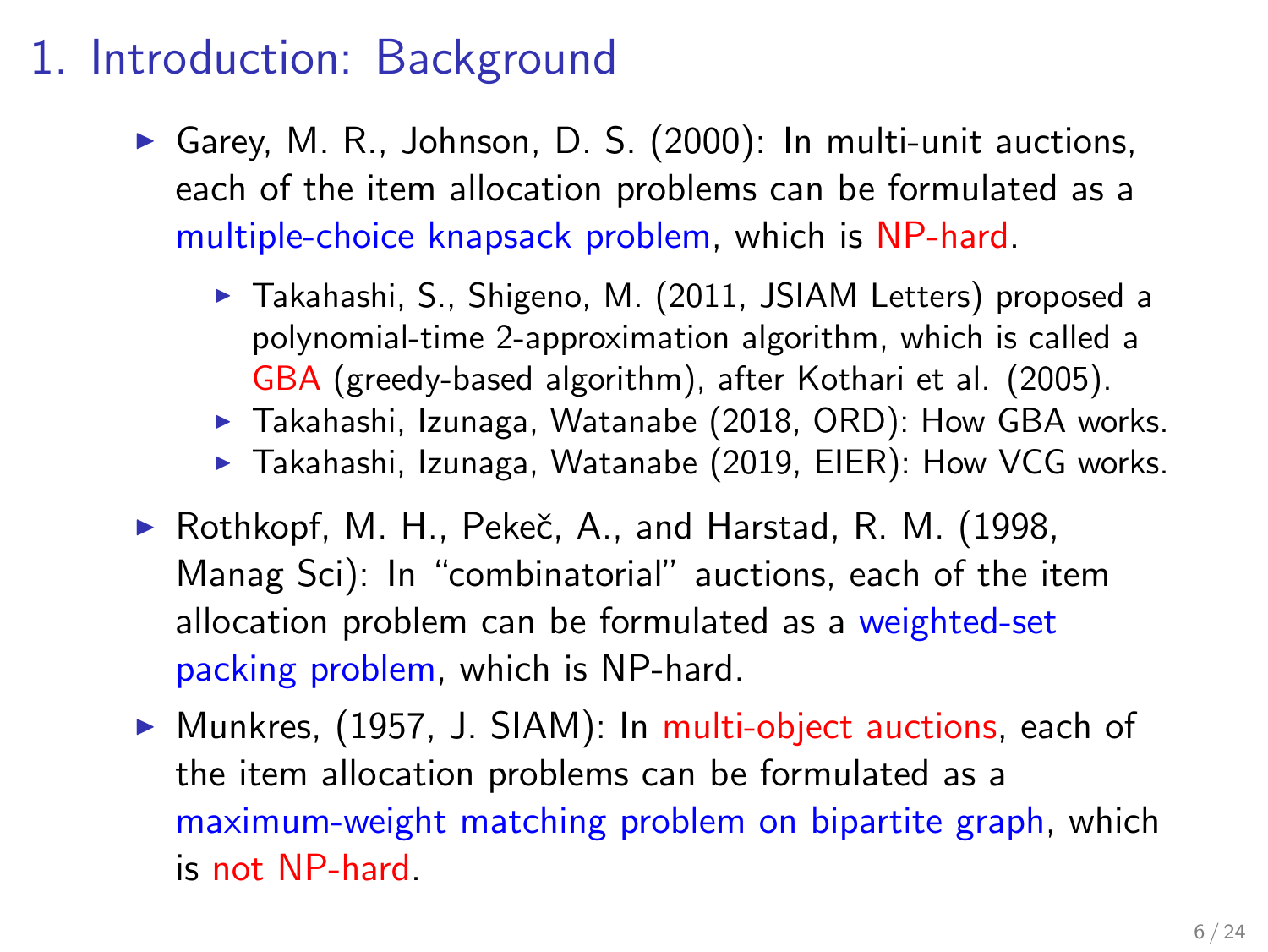### 2. The Item Allocation in VCG: Instruction

Table: Example.

| $#$ of units |           |             |             |             |
|--------------|-----------|-------------|-------------|-------------|
| Bidder 1     | valuation | $80\times1$ | $60\times2$ | $55\times3$ |
|              | bid       | $70\times1$ | $55\times2$ | $50\times3$ |
| Bidder 2     | valuation | $40\times1$ | $70\times2$ | $65\times3$ |
|              | bid       | $40\times1$ | $60\times2$ | $65\times3$ |

The item will be allocated to bidders such that the total amount of bids is maximized as follows. Find an allocation that maximizes the total amount of bids among all possible allocations; In the example, (0, 0): 0, (1, 1): 70*×*1+40*×*1=110, (1, 0): 70*×*1=70, (2, 0): 55*×*2=110, (3, 0): 50*×*3=150, (0, 1): 40*×*1=40, (0, 2): 6*×*2=120, (0, 3): 65*×*3=195, (1, 2): 70*×*1+60*×*2=190, (2,1): 55*×*2+40*×*1 =150. Thus, this auction allocates 3 units to bidder 2. The total amount of bids is 195. When there are two or more allocation in each of which the total amount of bids is maximized, one of those allocations is chosen at random.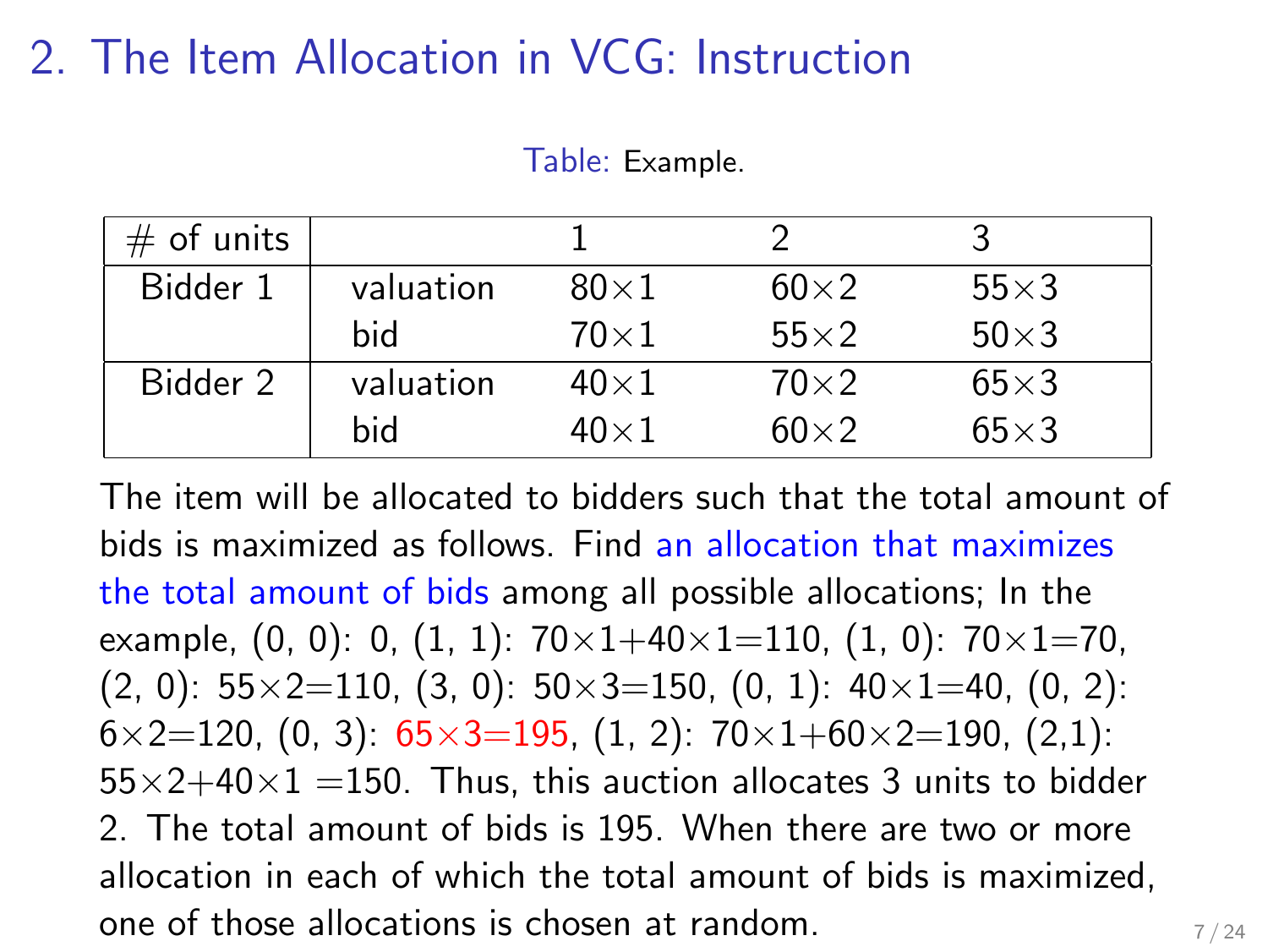# 2. The Payment Determination in VCG: Instruction

The payments of bidders are determined as follows.

payment of bidder  $i =$ 

(total amount of bids in the auction that excludes bidder *i*)

*−* (total amount of bids in the auction)

+ (bidder *i*'s bid for the unit assigned to *i*).

In the example,

- ▶ payment of bidder 1 = (65 *×* 3) *−* 195 + 0 = 0,
- ▶ payment of bidder 2 = (50 *×* 3) *−* 195 + (65 *×* 3) = 150.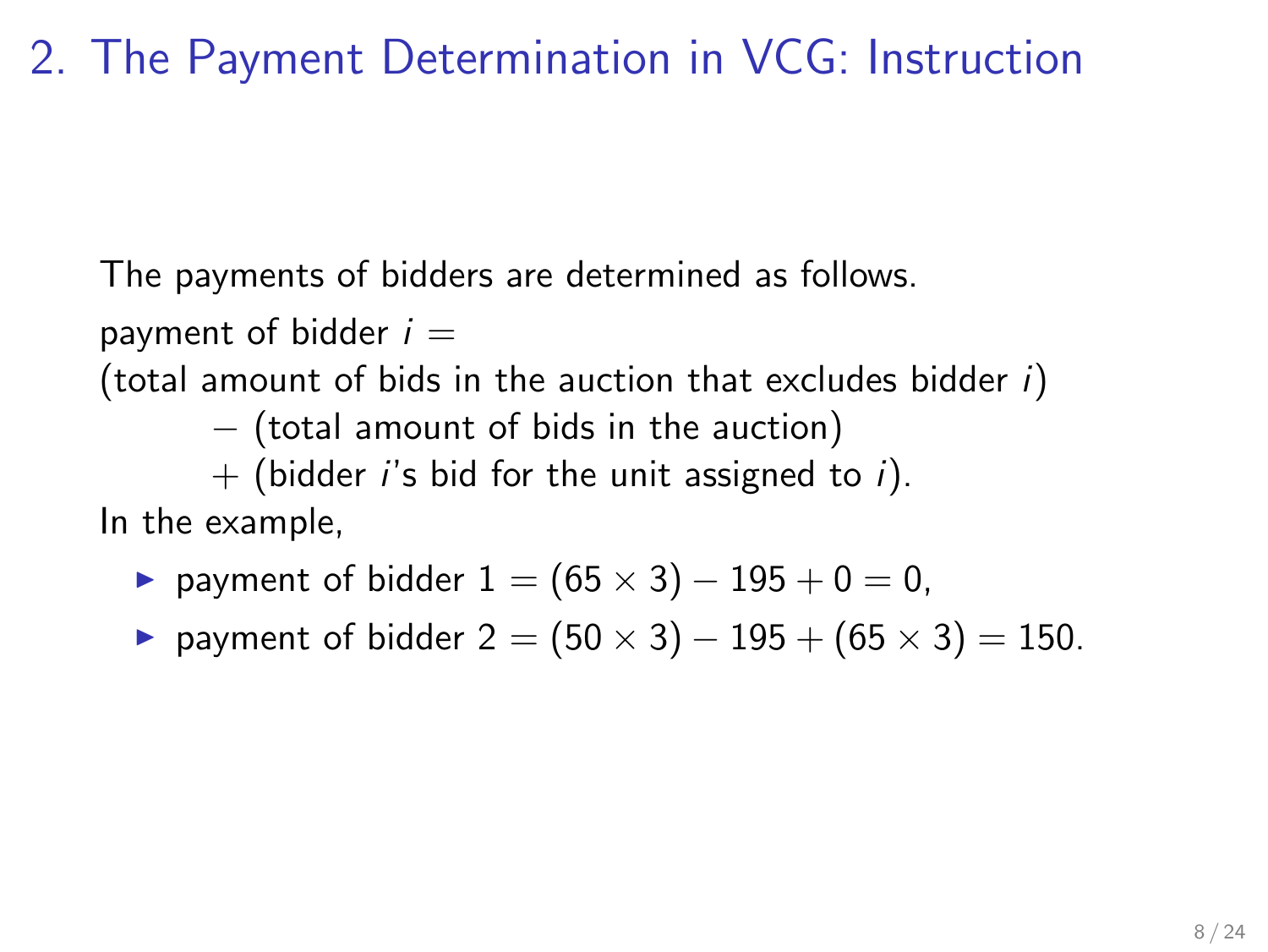# 3. Experimental Design: Basic Setup 1

- ▶ computerized, using cgi script that was coded in Python.
- $\triangleright$  2 sessions for Appearance 1, 2 sessions for Appearance 2
- $\triangleright$  20 rounds. (10 draws at random, 10 draws in decreasing order; Engelmann and Grimm (2009)
- $\triangleright$  5 units of a virtual item are auctioned off to 3 bidders
- ▶ unit valuations are independently and uniformly distributed over the integers between 1 and 200.
- ▶ Bids are privately made using non-negative integers.
- ▶ unit valuations are privately shown only on his or her computer screen.
- ▶ When *k* units of the item are allocated to bidder *i*, he or she receives the points in the amount  $v_i^k \cdot k$  minus his or her payment, which is shown to bidder *i* through his or her computer screen.
- ▶ No information on the other bidders are shown there.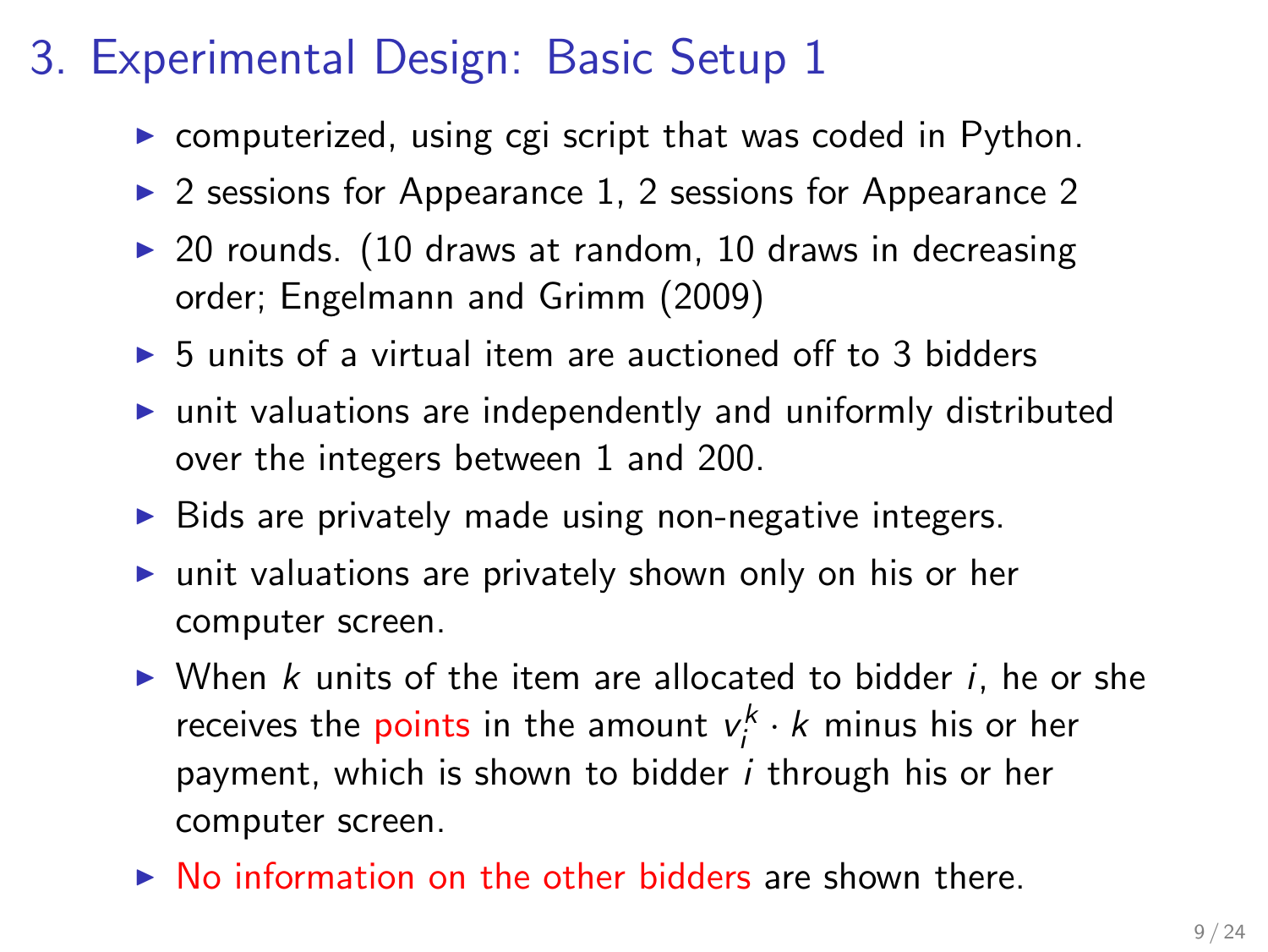# 3. Experimental Design: Basic Setup 2

- $\triangleright$  In the instruction, how the VCG mechanism works is demonstrated using an example.
- $\triangleright$  The example is carefully made so that it does not imply the dominant strategy of the auction game.
- ▶ Subjects are paid according to the total points they obtain in 6 rounds (3 from the first 10 rounds and 3 from the subsequent 10 rounds) randomly selected by a computer at the end of the session
- $\blacktriangleright$  1 point = 1 JPY, 1500 JPY for show-up.
- $\triangleright$  Subjects play 1 round for practice to familiarize themselves with the software, before proceeding to each set of 10 rounds in the session they participate in.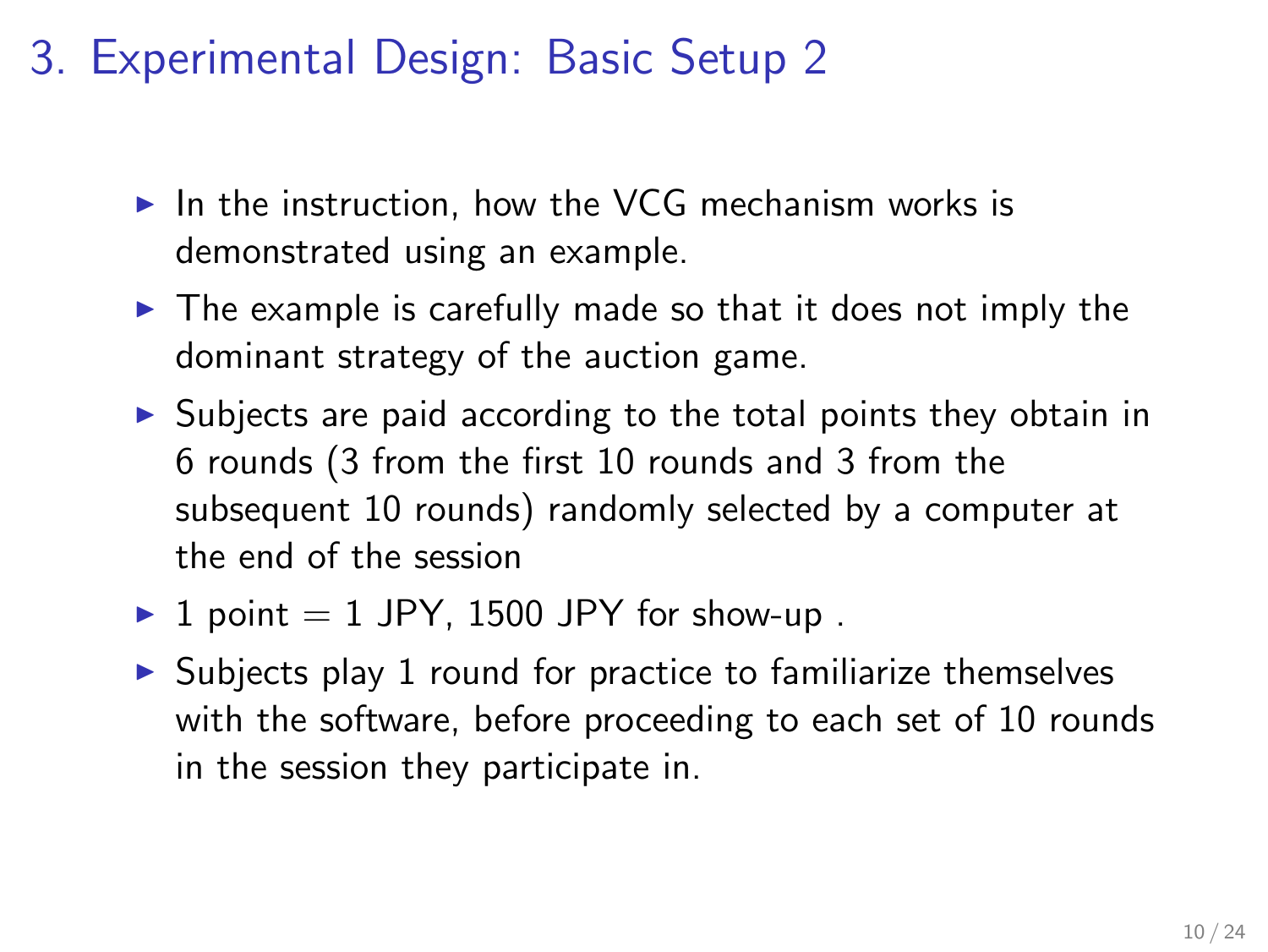# 3. Experimental Design: Session Details

| session        | appearance | display of | $#$ of | session | avg. payment |
|----------------|------------|------------|--------|---------|--------------|
| no.            | of info.   | draws      | subj.  | date    | per subject  |
| 1              | 2          | at random  | 8      | Jan.22  | 496.54       |
|                |            | descending |        |         | 1127.89      |
| 2              | 2          | descending | 8      | Jan.22  | 876.87       |
| $\mathfrak{D}$ | 2          | at random  |        |         | 346.65       |
| 3              |            | at random  | 8      | Jan.23  | 600.12       |
| 3              |            | descending |        |         | 1285.73      |
| 4              |            | descending | 8      | Jan.23  | 1306.58      |
|                |            | at random  |        |         | 527.61       |

Table: Features of the experimental sessions.

Note: All the above sessions were conducted in January 2018. The display type of draws used in the first 10 rounds is listed first in each session with the same session number. For a companion experiment, at the university of Tsukuba, 2 sessions for Appearance 1 were conducted in February 2015 and 2 sessions for Appearance 2 were conducted in January 2017, in each session of which 24 subjects participated.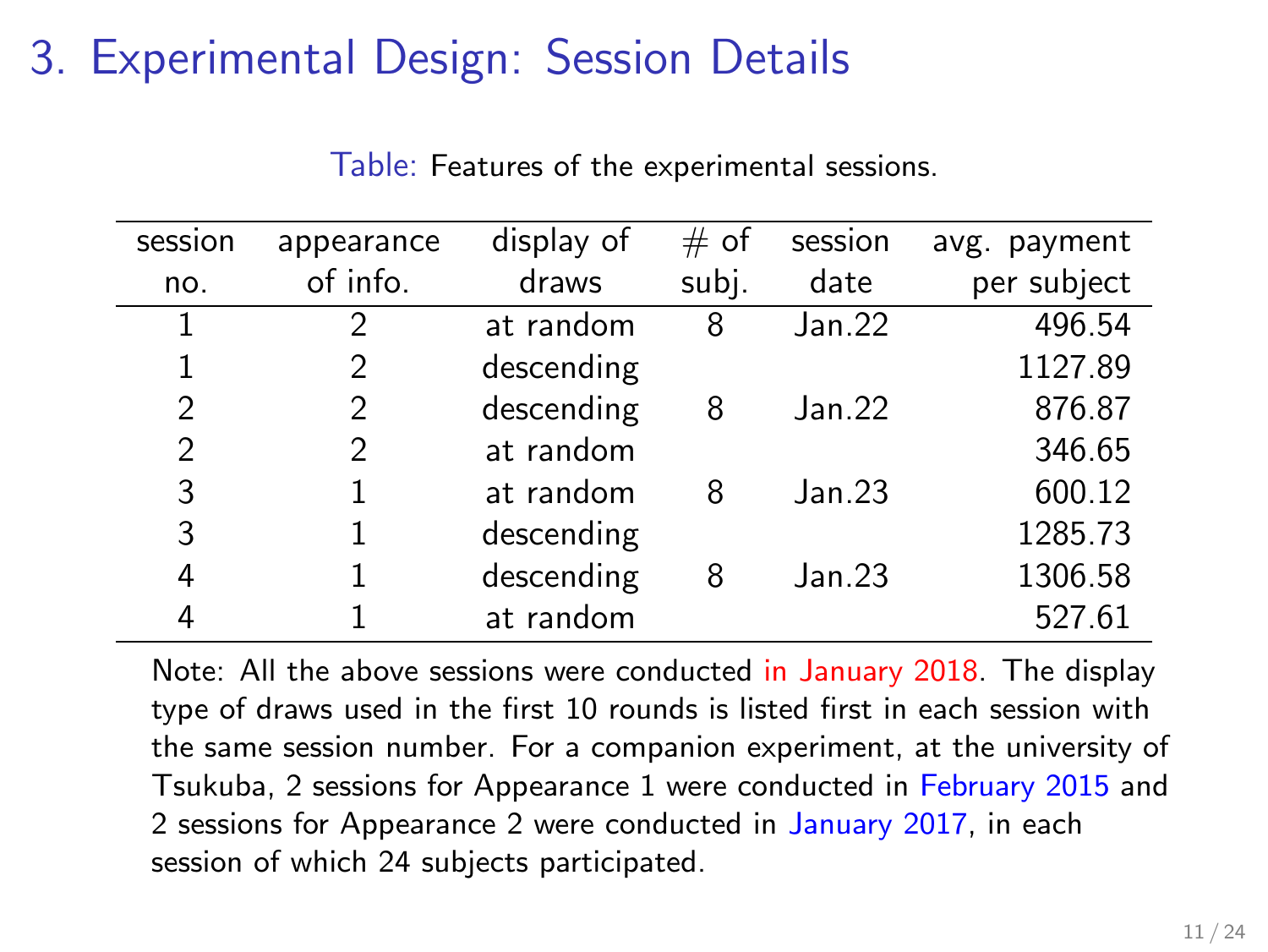# 3. Experimental Design: Basic Setup 2

- $\triangleright$  In the instruction, how the VCG mechanism works is demonstrated using an example.
- $\triangleright$  The example is carefully made so that it does not imply the dominant strategy of the auction game.
- ▶ Subjects are paid according to the total points they obtain in 6 rounds (3 from the first 10 rounds and 3 from the subsequent 10 rounds) randomly selected by a computer at the end of the session
- $\blacktriangleright$  1 point = 1 JPY, 1500 JPY for show-up.
- $\triangleright$  Subjects play 1 round for practice to familiarize themselves with the software, before proceeding to each set of 10 rounds in the session they participate in.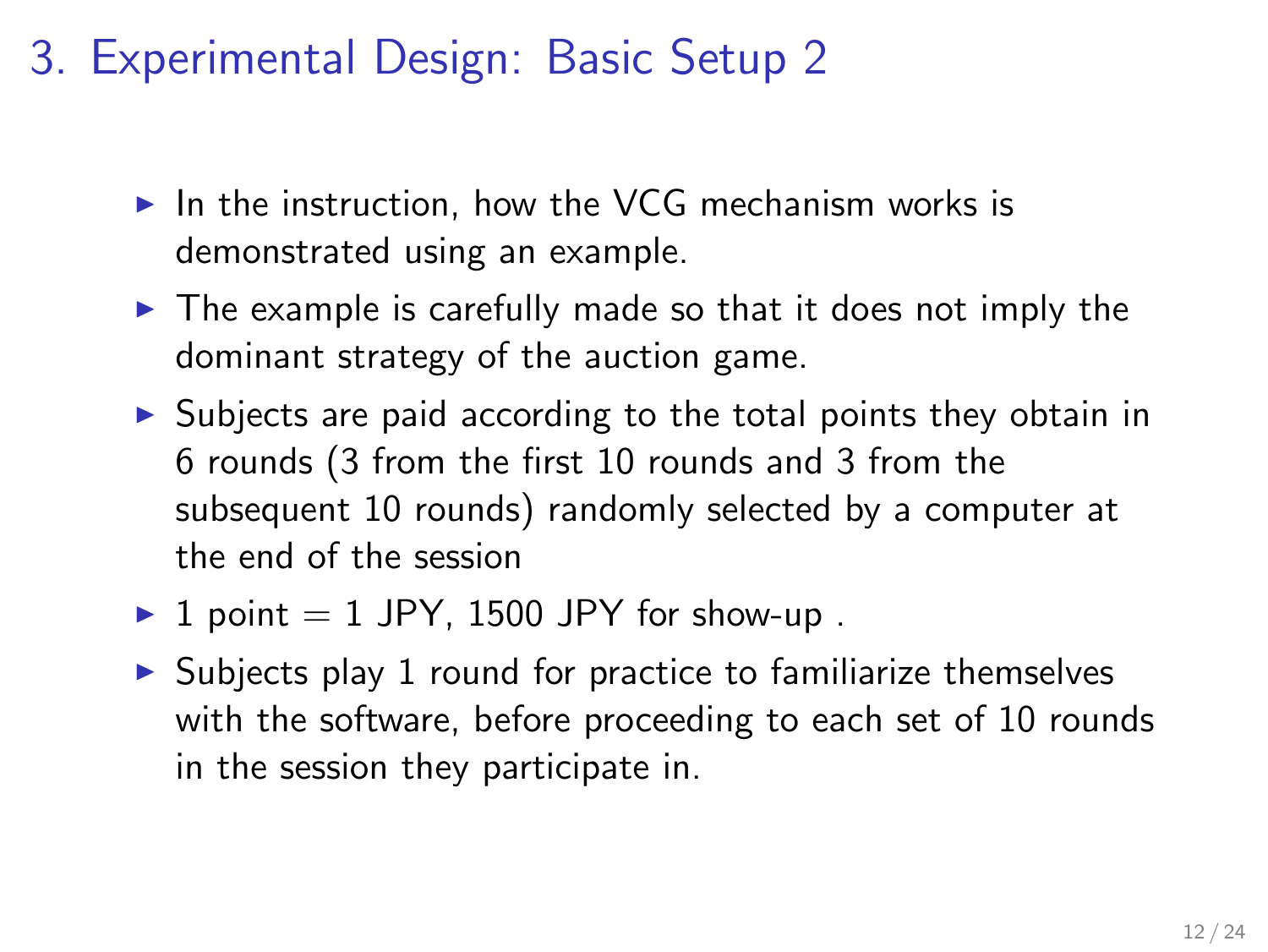#### 4. Results: Preparation 1

- $\triangleright$  We analyze the data taken from the last 5 out of 10 rounds in each display type of draws.
- ▶ The data were thus merged for each display type of draws to increase our sample size.

Let  $\hat{\mathbf{x}} = (\hat{x}_1, \hat{x}_2, \dots, \hat{x}_n)$  be an observed allocation. The rate of efficiency is defined by

$$
\frac{\sum_{i \in \mathcal{N}} V_i(\hat{x}_i)}{\text{the optimal value of } (AP)_V}.
$$

The rate of seller's revenue (profit) is defined by

the total amount of observed payments the total amount of optimal payments *.*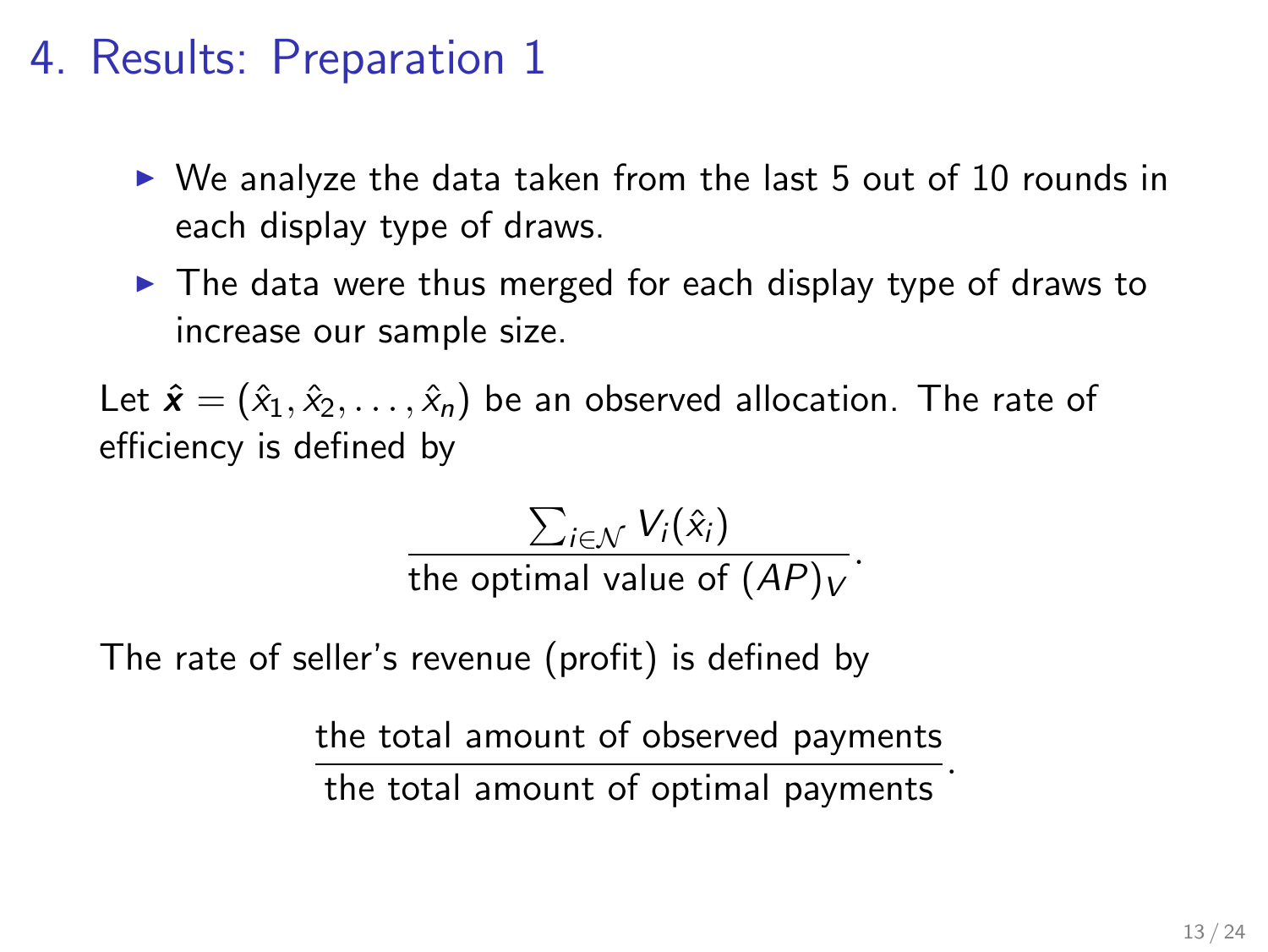4. Results: Allocative Efficiency

Table: The rates of efficiency.

| display of draws    | at random          |        | decreasing |        |
|---------------------|--------------------|--------|------------|--------|
| appearance of info. | App. 2<br>App. $1$ |        | App. 1     | App. 2 |
| mean                | 0.9892             | 0.9351 | 0.9987     | 0.9765 |
| st.dev.             | 0.0204<br>0.0601   |        | 0.0022     | 0.0251 |
| p-value (perm.)     | 0.0108             |        | 0.0016     |        |

Note: The p-values for the two-sided permutation test are listed in this table. The null hypothesis is rejected at the 5% significance level.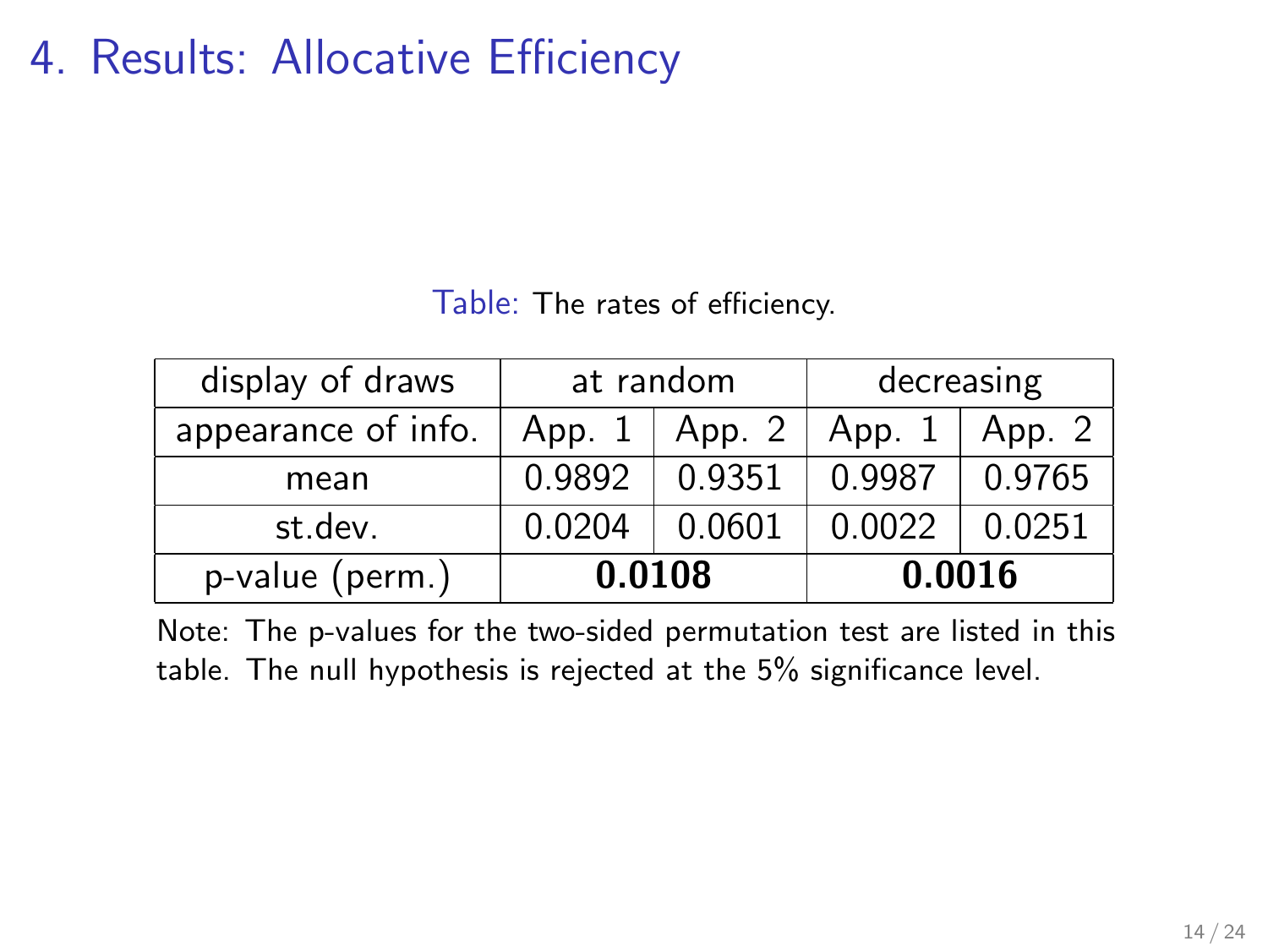4. Results: Seller's Revenue

Table: The rates seller's revenue.

| display of draws    | at random          |        | decreasing |        |
|---------------------|--------------------|--------|------------|--------|
| appearance of info. | App. 2<br>App. $1$ |        | App. 1     | App. 2 |
| mean                | 0.9966             | 1.0014 | 1.0101     | 1.0668 |
| st.dev.             | 0.0125             | 0.0693 | 0.0383     | 0.1487 |
| p-value (perm.)     | 0.8311             |        | 0.2875     |        |

Note: The p-values for the two-sided permutation test are listed in this table. The null hypothesis is rejected at the 5% significance level.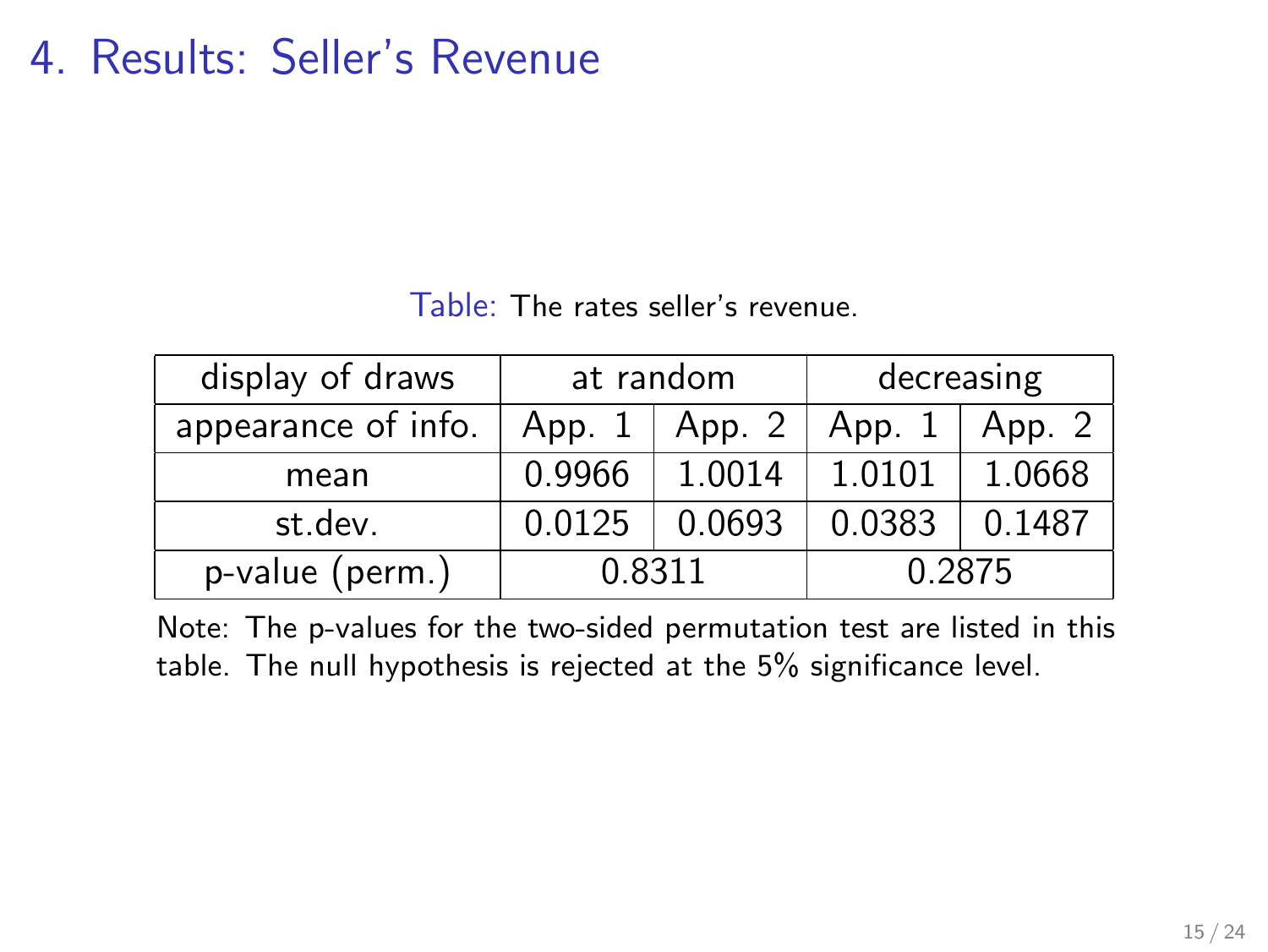**Observation 1**: (1) Efficient allocations were on average observed significantly more frequently between Appearance 1 and Appearance 2 for each display type of draws. (2) In seller's revenue there was no significant difference on average between Appearance 1 and Appearance 2 for each display type of draws.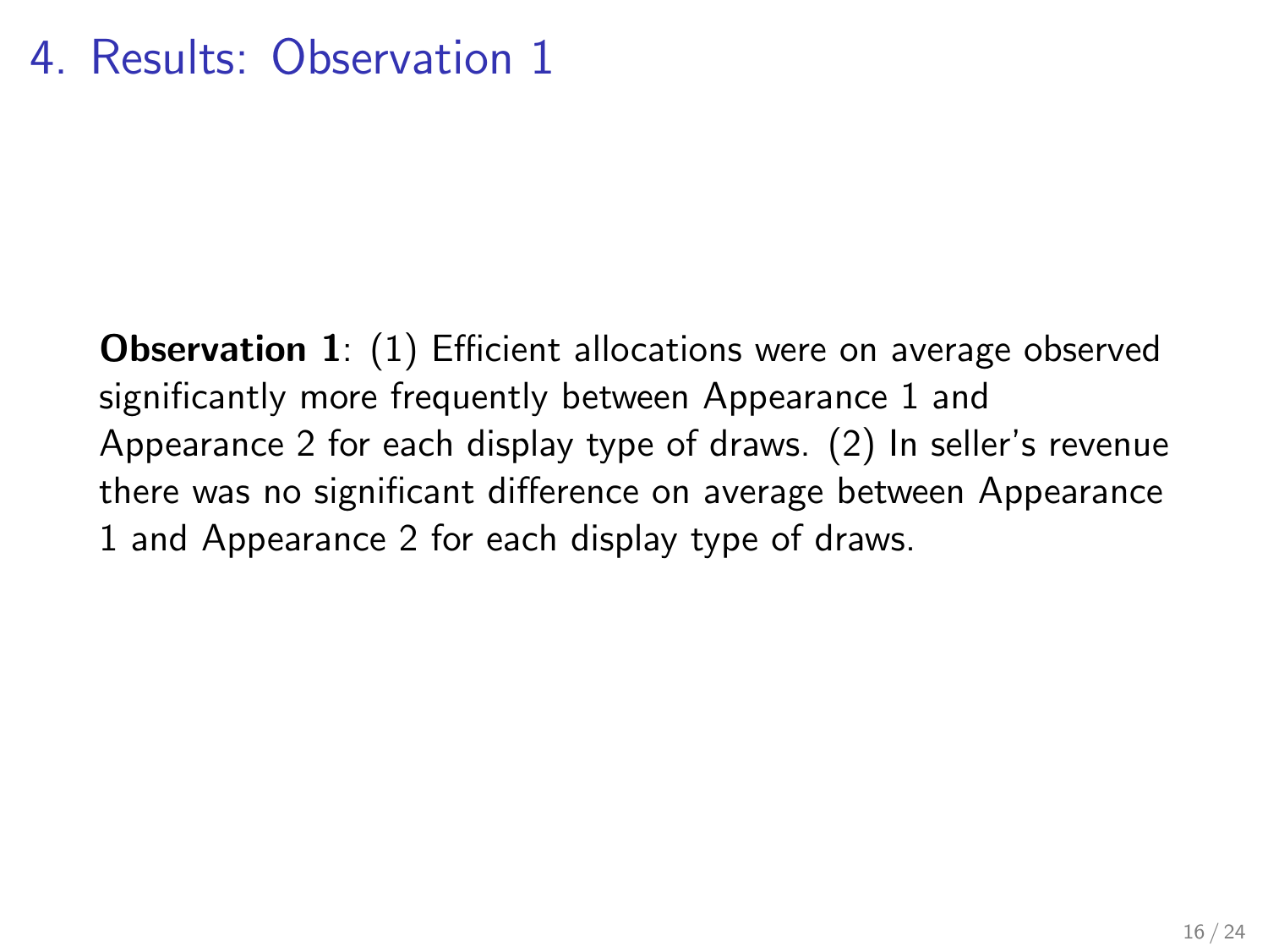We say that a bid for a unit of the item is approximately truth-telling when it satisfies

$$
\frac{|\text{unit valuation} - \text{unit bid}|}{\text{unit valuation}} \leq 0.05
$$

and that an allocation is approximately efficient when it satisfies

the rate of efficiency *≥* 0*.*95*.*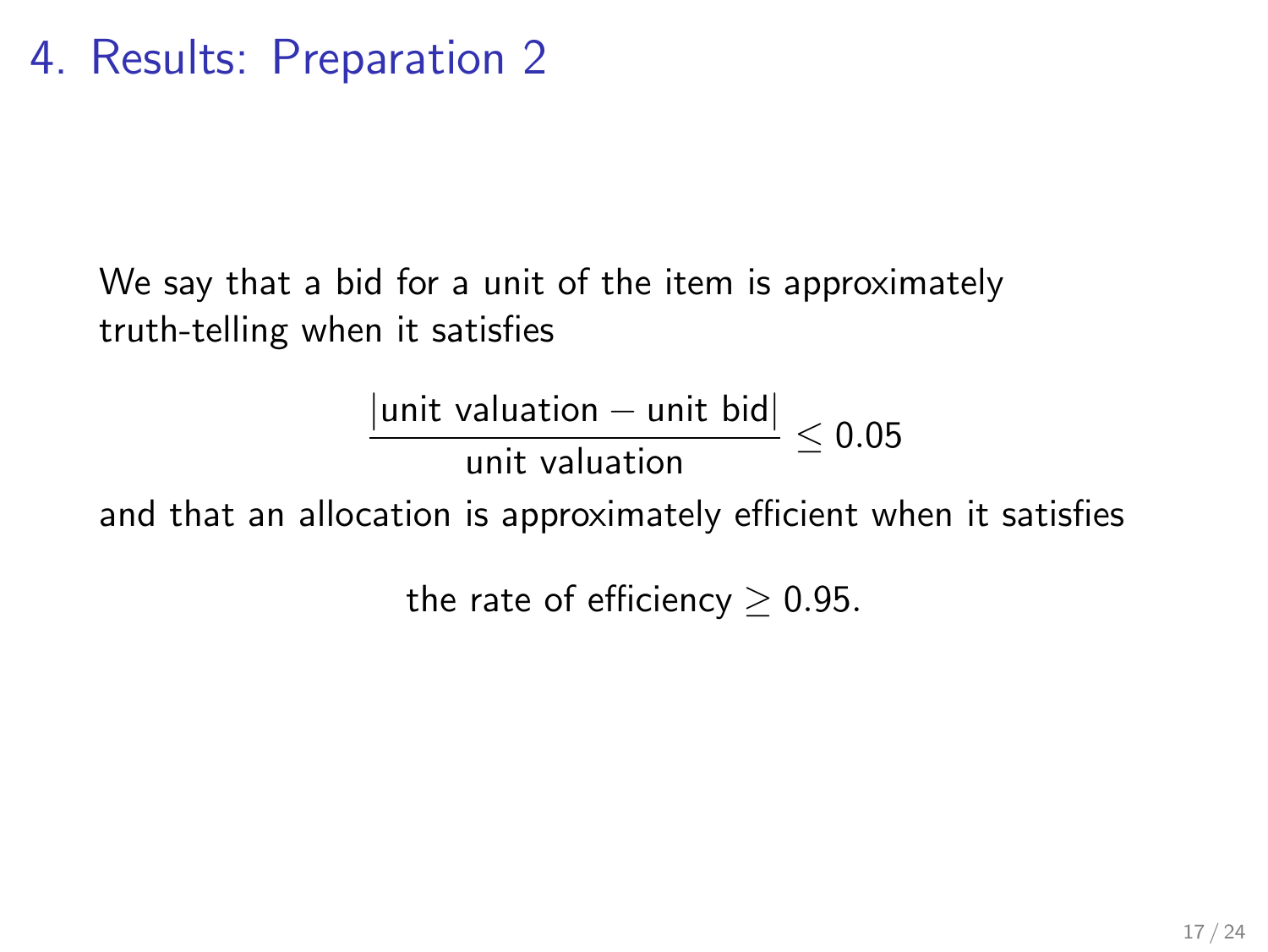### 4. Results: Truth-Telling

Table: Numbers of approximately truth-telling bids and approximately efficient allocations.

|                     | truth-telling |        | efficiency |        |
|---------------------|---------------|--------|------------|--------|
| appearance of info. | App. 1        | App. 2 | App. 1     | App. 2 |
| at random           | 232<br>148    |        | 78         | 63     |
| p-value (Fisher)    | < 0.0001      |        | 0.0002     |        |
| descending          | 214<br>119    |        | 74         | 60     |
| p-value (Fisher)    | < 0.0001      |        | 0.0023     |        |

Note: The p-values for the one-sided Fisher exact test are listed in this table. The null hypothesis is rejected at the 5% significance level.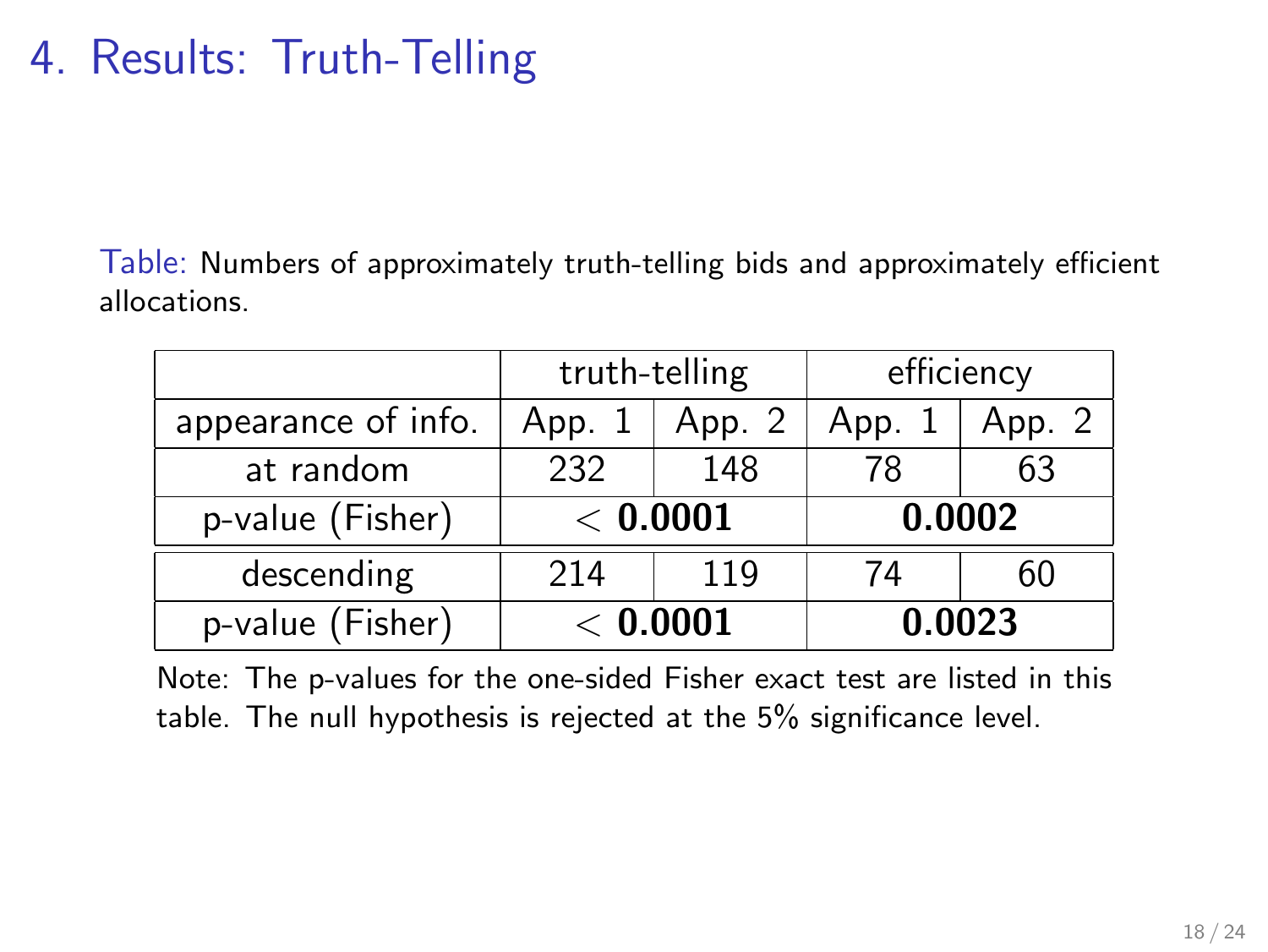**Observation 2**: For each display of draws, (95%) approximately truth-telling bids were chosen by subjects significantly more frequently and (95%) approximately efficient allocations were observed significantly more frequently in Appearance 1 than in Appearance 2.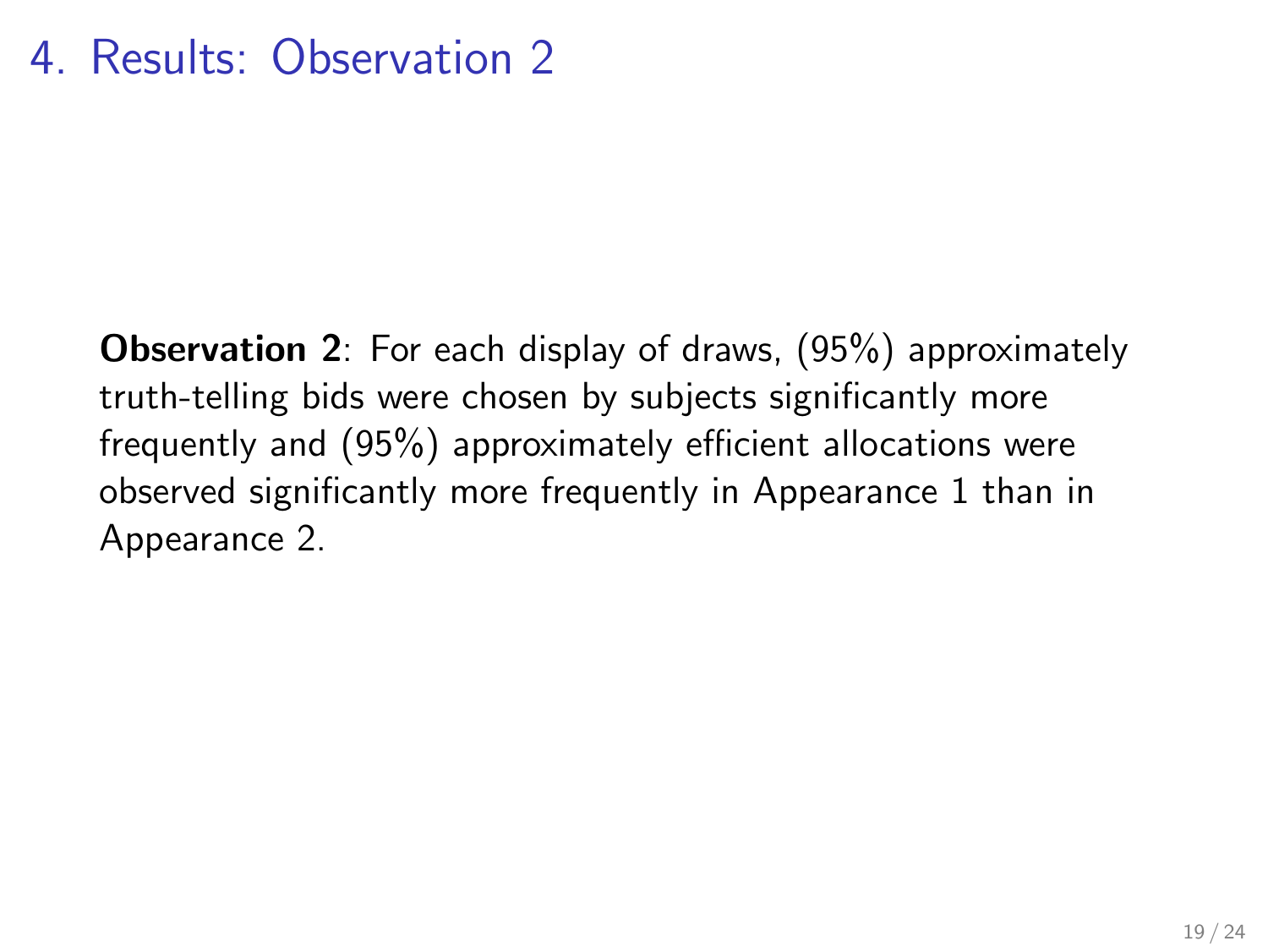4. Results: Machine vs Human Bidders in TT

Table: Numbers of approximately truth-telling bids

| display of draws    | at random           |          | descending |          |
|---------------------|---------------------|----------|------------|----------|
| opponent bidders    | machines            | subjects | machines   | subjects |
| App. $1$            | 517/1200<br>232/400 |          | 214/400    | 450/1200 |
|                     | < 0.0001            |          |            |          |
| $p$ -value (Fisher) |                     |          |            | < 0.0001 |
| App. 2              | 148/400             | 493/1200 | 119/400    | 381/1200 |

Note: The p-values for the two-sided Fisher exact test are listed in this table. The null hypothesis is rejected at the 5% significance level. In Appearance 1, the p-values for the one-sided test are also less than 0.001. The sample size is 400 for this experiment and it is 1200 for a companion experiment, respectively.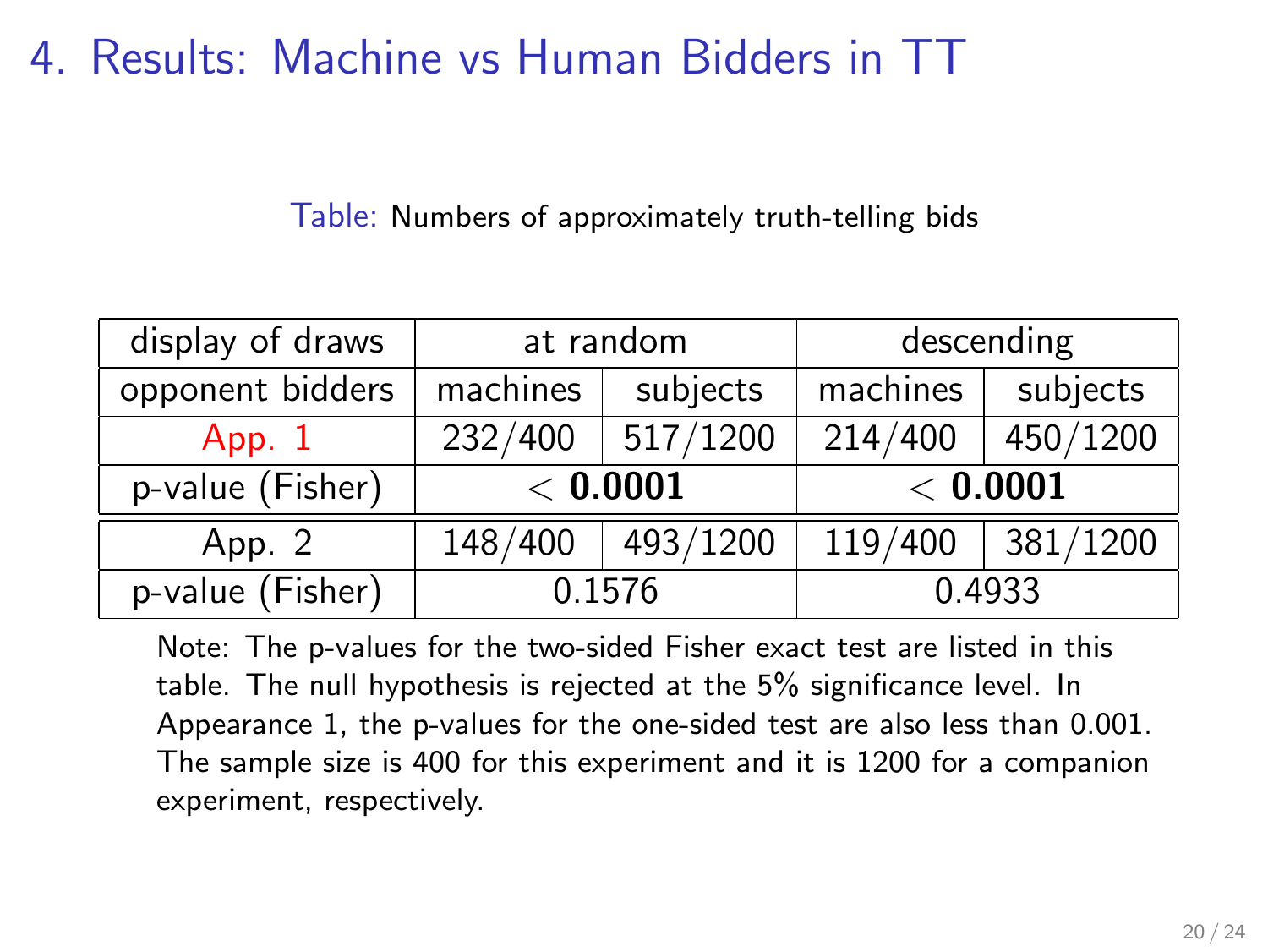4. Results: Machine vs Human Bidders in Eff

Table: Numbers of approximately efficient allocations

| display of draws    | at random            |    | descending |              |
|---------------------|----------------------|----|------------|--------------|
| opponent bidders    | machines<br>subjects |    | machines   | vs. subjects |
| App. $1$            | 60<br>78             |    | 74         | 57           |
| p-value (Fisher)    | < 0.0001             |    | 0.0008     |              |
| App. 2              | 63                   | 60 | 60         | 54           |
| $p$ -value (Fisher) | 0.7080               |    | 0.3826     |              |

Note: The p-values for the two-sided Fisher exact test are listed in this table. The null hypothesis is rejected at the 5% significance level. In Appearance 1, the p-values for the one-sided test are also less than 0.001.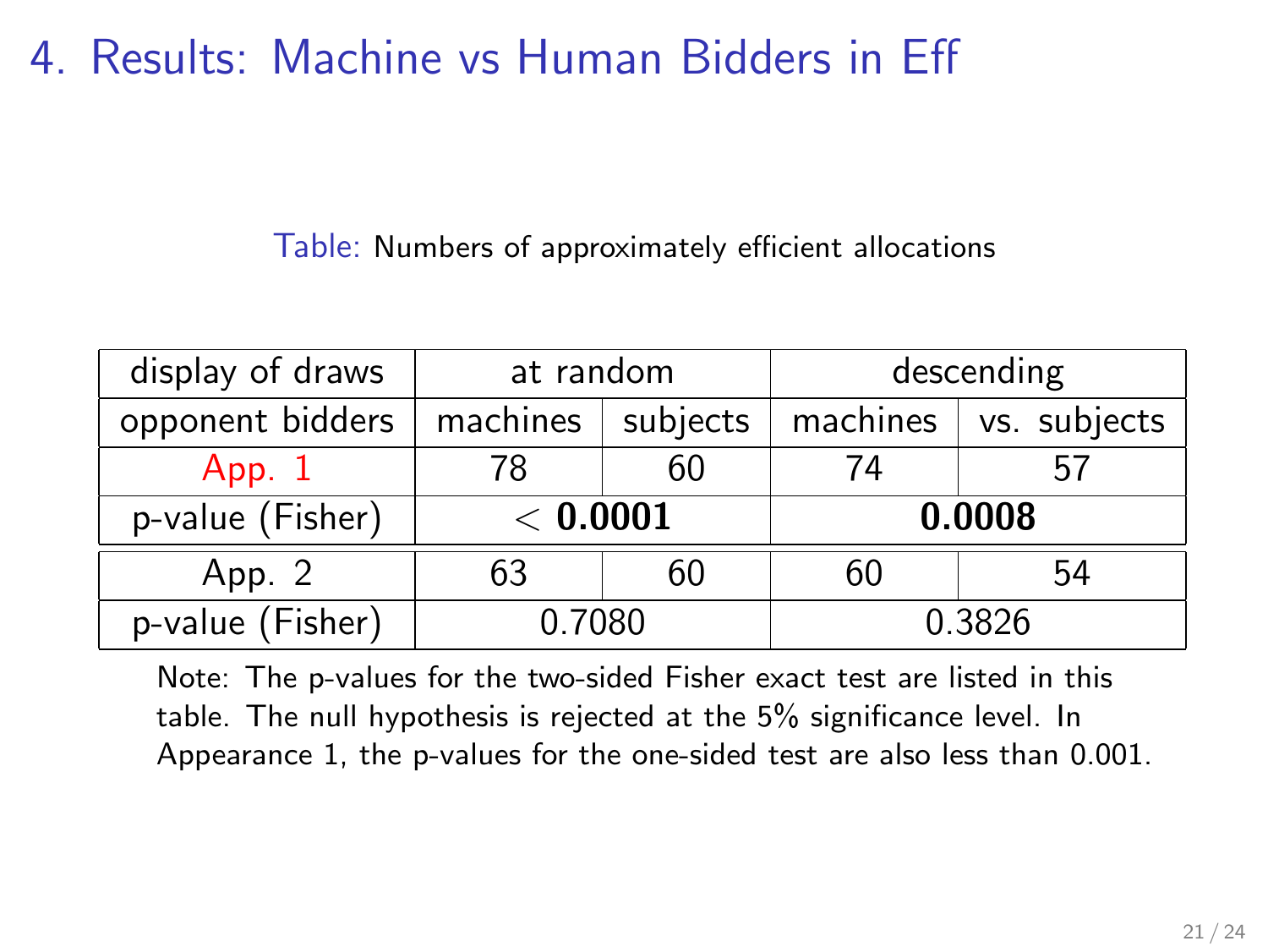#### 4. Results: Observation 3

**Observation 3**: When opponents are truth-telling machine bidders, for each display type of draws in Appearance 1, subjects chose approximately truth-telling bids more frequently and approximately efficient allocations realized more frequently, as compared to the case where opponents were human bidders. There were no such differences for each display type of draws in Appearance 2.

**Main Result**: Main Hypothesis was confirmed when unit valuations are shown to subjects and their unit bids are submitted in multi-unit auctions (Appearance 1).

Main Result suggests a possibility that in Appearance 1 subjects learn their dominant strategy by practicing with machine bidders in experiments for multi-unit auctions, although the item allocation and payment determination under the VCG mechanism is never intuitively understandable to subjects.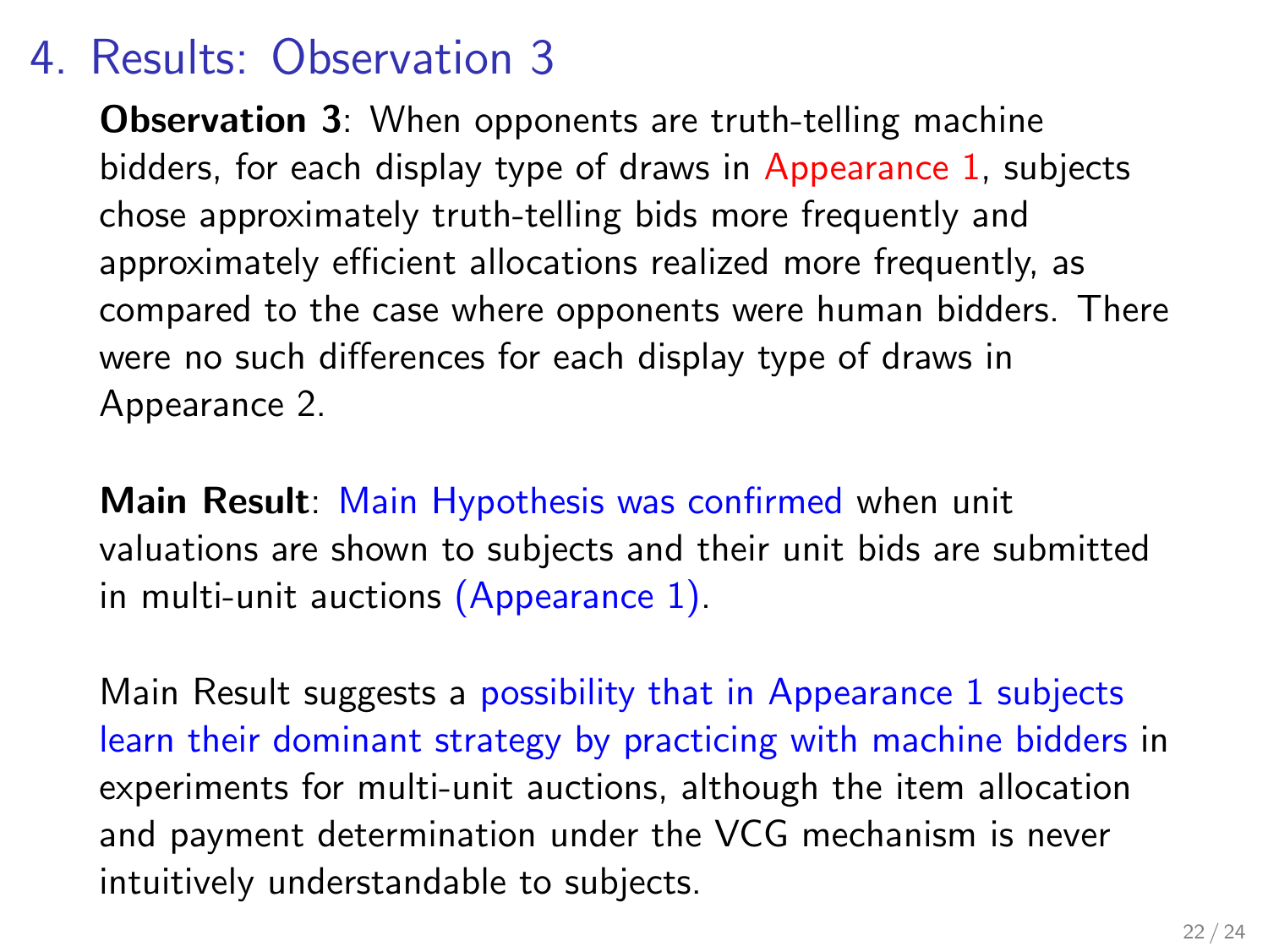5. Final Remarks: Overvid or Underbid?

- $\triangleright$  In this experiment (vs. machine bidders), subjects overbid for some units while they underbid for other units.
	- ▶ Takahashi, Izunaga, and Watanabe (2019, EIER) reports subjects' underbidding in Appearance 1 and their overbidding in Appearance 2. (vs. human bidders)
	- ▶ Kagel, Kinross, and Levin (2001, mimeo.) conducted an experiment in which a human bidder with a flat demand for two units competes against machine bidders each demanding a single unit, and they reported overbidding of each human bidder for both units.
	- ▶ Chen and Takeuchi (2010, GEB) reports subjects' underbidding in multi-object auctions with package bidding